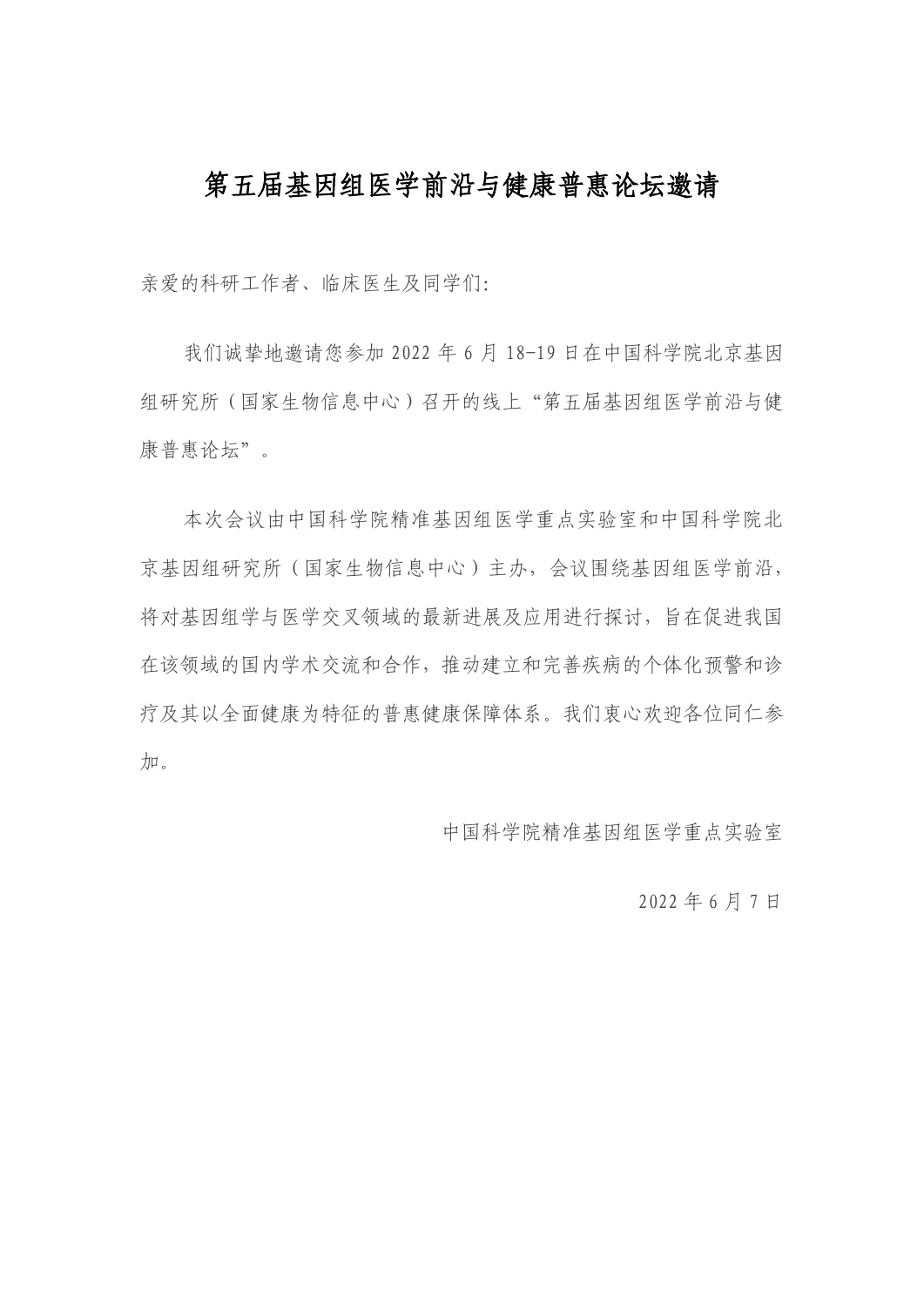### 已邀请报告人及简介(按报告排序)



朱冰

中国科学院生物物理所研究员,课题组利用生物化学、 定量质谱学、高通量核酸测序、小鼠模型等手段,致力于研 究表观遗传修饰模式的建立和维持机制。系统性研究了表观

遗传修饰在有丝分裂过程中从亲代细胞传递到子代细胞的模式和机制,同时还侧 重研究表观遗传修饰酶,例如 PRC2 (Ezh2)、GLP 等的催化活性调节机制, 提 出了表观修饰继承的缓冲模型。揭示了 DNA 甲基化动态调控机制及其在卵母细 胞成熟过程中的生理意义。发现了 DNA 选择性去甲基化在调控细胞记忆中的作 用。近期,观察到了约束基因在未来阶段激活进程的新机制。在 Nature, Science, Mol Cell 等杂志发表论文六十余篇,多项研究成果已进入表观遗传学教科书。朱 冰研究员先后获得美国霍华德-休斯医学院首届国际青年科学家奖和谈家桢生命 科学创新奖,并应邀担任 Science 等杂志编委。



#### 王秀杰

1998 年获南开大学生物学专业学士学位, 2000 年获香 港科技大学生物化学专业硕士学位, 2004 年 6 月获美国洛克 菲勒大学 (The Rockefeller University) 生物信息学专业博士 学位, 同年在洛克菲勒大学从事博士后研究。2004 年 12 月

加入中国科学院遗传与发育生物学研究所。入选中科院"BR 计划"、中组部"WR 计划领军人才"和科技部"中青年科技创新领军人才"。

现任国家重点研发计划项目首席科学家。担任 RNA Biology、 Quantitative Biology、Frontiers in Bioinformatics 等杂志编委或副主编。兼任第十三届中华全 国青年联合会常委、中国侨联特聘专家委员会青年委员会委员、中国细胞生物学 学会功能基因组信息学与系统生物学分会副会长、中国生物工程学会计算生物学 与生物信息学专业委员会副主任委员等职务。

研究方向为生物信息学和系统生物学,重点关注非编码 RNA 和表观遗传修 饰相关的功能与机制。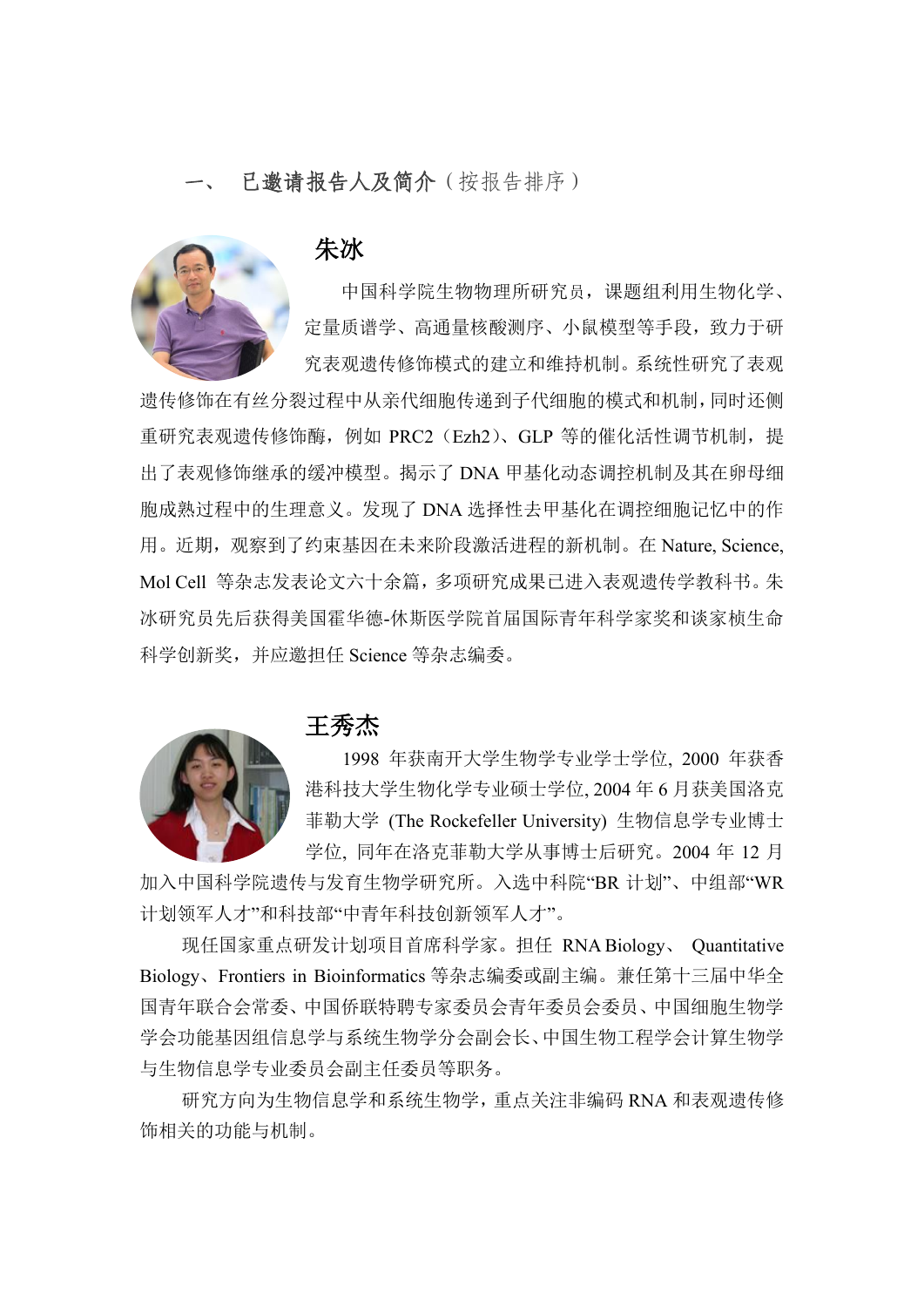

Zhengjun Zhang (Fellows, IMS, ASA) received the BS degree in computational mathematics from Yunnan University, Kunming China, in 1986, the MS degree in computational mathematics from the Chinese Academy of Sciences,

Beijing, in 1993, the Ph.D. degree in management engineering from Beihang University, Beijing, in 1996, and the Ph.D. degree in statistics from the University of North Carolina, Chapel Hill, USA, in 2002.

Dr. Zhang joined the Department of Statistics at the University of Wisconsin –Madison in 2005 as assistant professor, was promoted tenured associate professor in 2010 and tenured full professor in 2014. He served as the department associate chair between 2011-2015. He holds affiliated appointment with the Department of Biostatistics and Medical Informatics in the School of Medicine and Public Health. Prior to that, he was an assistant professor in the Department of Mathematics at Washington University in Saint Louis between 2002-2005. He also served as IMS Treasurer between July 2016 -- July 2022. He has published over 100 journal research articles. He is the pioneer of quotient correlation and tail quotient correlation coefficients, max-linear competing regression models, and max-linear competing factor classifiers that applied to studies in COVID-19 and cancers. He coauthored generalized measures of correlation, mark to market value at risk, virtual standard currencies, and new extreme value theory for maxima of maxima, among many important topics. His research interests include risk analysis, nonlinear time series, big data analytics, nonlinear and asymmetric causal inferences, stochastic optimization, high dimensional variable selection, intrinsic genomic interactions among cancers, infectious diseases, and absolute and relative treatments in clinical trials.

Dr. Zhang served as Associate Editors for Journal of Business and Economic Statistics, Statistics Sinica, Journal of Data Science, Electronic Journal of Statistics, and guest editors for Journal of Econometrics. He organized three international symposiums for financial engineering and risk management and many other workshops.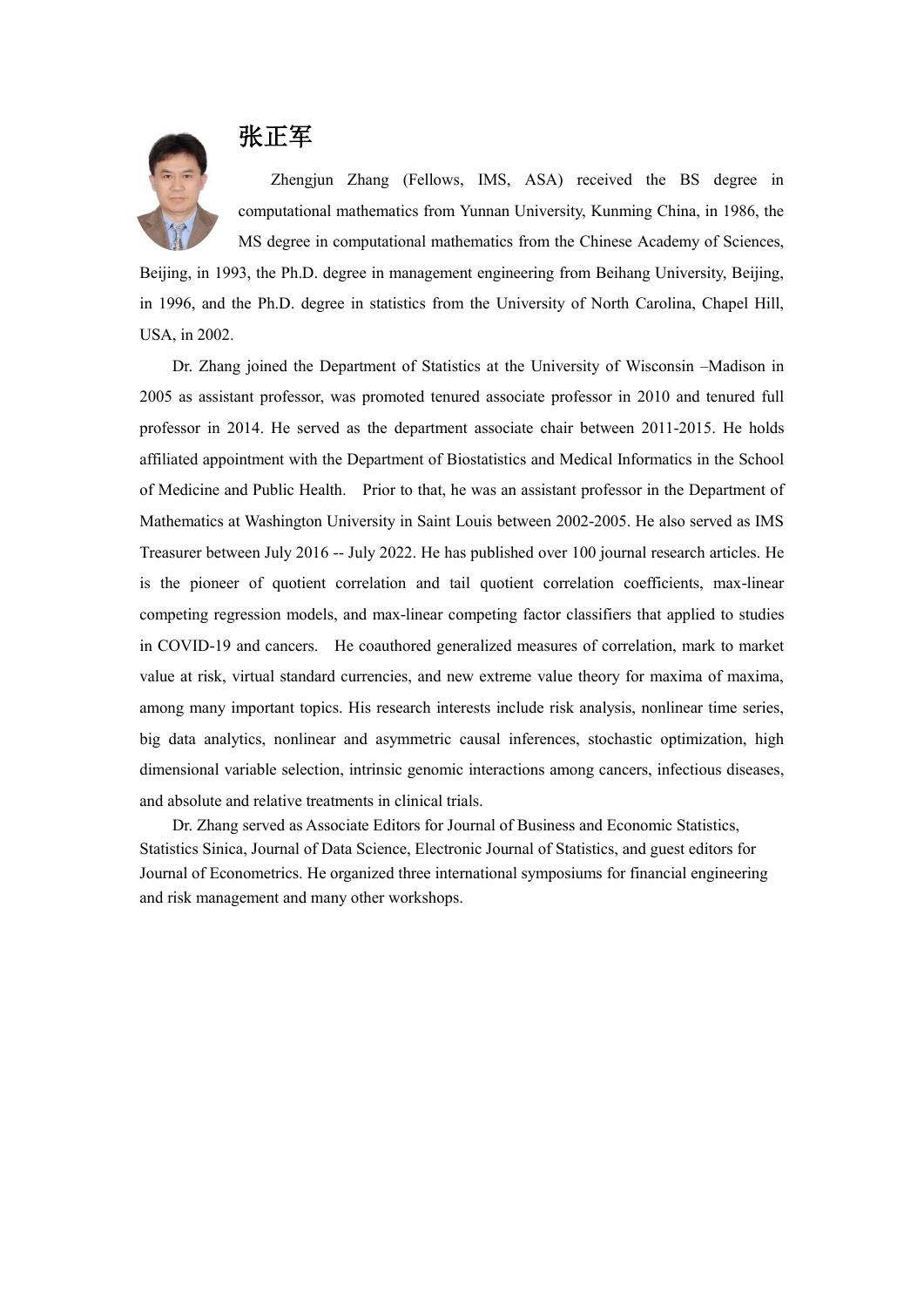

张轲

梅奥诊所佛罗里达分部助理教授,独立 PI。本科毕业 于清华大学生物系,师从饶子和院士。博士毕业于贝勒医 学院, 师从 Hugo Bellen 教授, 美国科学院院士, 主要运 用果蝇作为模式生物研究线粒体疾病的分子机理。博士后 在约翰-霍普金斯医学院 Jeffrey Rothstein 和 Thomas Lloyd

实验室工作研究。现在的实验室主要运用果蝇和诱导干细胞作为模型研究渐冻人 症(amyotrophic lateral sclerosis)和额颞叶认知症(Frontotemporal dementia)的分子 机理, 尤其着重于压力颗粒(stress granule)和相分离在疾病发生中的作用。相关 工作以第一作者或通讯作者身份发表在 Nature, Cell, JCB, Molecular degeneration 以及其他杂志上, 或以共同作者身份发表在 Science, Cell, Neuron, NCB, eLife 以及其他杂志上。被引用 2966 次, H 指数 18。曾获约翰-霍普金斯医学院年轻学 者奖(Young Investigator Award)、美国渐冻人症协会 Milton Safenowitz 博士后奖 金(ALS Association Milton Safenowitz Postdoctoral Fellowship)、Target ALS Springboard Fellowship、Frick 渐冻人症研究基金奖(Frick Foundation for ALS Research Award)。



#### 吴晨

[中国医科大学临](https://baike.baidu.com/item/%E4%B8%AD%E5%9B%BD%E5%8C%BB%E7%A7%91%E5%A4%A7%E5%AD%A6)床医学系(英文班)学士(2006)[,中国医](https://baike.baidu.com/item/%E4%B8%AD%E5%9B%BD%E5%8C%BB%E5%AD%A6%E7%A7%91%E5%AD%A6%E9%99%A2) [学科学院](https://baike.baidu.com/item/%E4%B8%AD%E5%9B%BD%E5%8C%BB%E5%AD%A6%E7%A7%91%E5%AD%A6%E9%99%A2)[北京协和医学院](https://baike.baidu.com/item/%E5%8C%97%E4%BA%AC%E5%8D%8F%E5%92%8C%E5%8C%BB%E5%AD%A6%E9%99%A2)[医学博士\(](https://baike.baidu.com/item/%E5%8C%BB%E5%AD%A6%E5%8D%9A%E5%A3%AB%E5%AD%A6%E4%BD%8D/14712600)2011)[,哈佛大学公](https://baike.baidu.com/item/%E5%93%88%E4%BD%9B%E5%A4%A7%E5%AD%A6)共卫生 学博士后(2011-13)。

现任北京协和医学院长聘教授、国家癌症中心、中国医学科学院肿瘤医院研 究员、博士生导师。从事肿瘤遗传学研究,通过深入挖掘肿瘤基因组动态演进的 分子机制,为中国人群的肿瘤风险评估、早期检测和防治措施提供科学依据。新 冠疫情爆发后,吴晨作为队长带领中国医学科学院援鄂抗疫医疗检测队驰援武汉, 负责移动 P3 实验室建设和武汉最大方舱医院东西湖区方舱医院的患者检测工作, 圆满完成任务。科研成果获 2013 年第十三[届中国青年科技奖、](https://baike.baidu.com/item/%E4%B8%AD%E5%9B%BD%E9%9D%92%E5%B9%B4%E7%A7%91%E6%8A%80%E5%A5%96)2012 年北京市科 学技术奖二等奖、中华医学科技奖三等奖;2013 年入选"协和新星"等人才计划。 目前[是中国遗传学会青](https://baike.baidu.com/item/%E4%B8%AD%E5%9B%BD%E9%81%97%E4%BC%A0%E5%AD%A6%E4%BC%9A)年委员会委员[、中国抗癌协会肿](https://baike.baidu.com/item/%E4%B8%AD%E5%9B%BD%E6%8A%97%E7%99%8C%E5%8D%8F%E4%BC%9A)瘤病因专业委员会青年委 员会副主任委员、[《遗传》](https://baike.baidu.com/item/%E9%81%97%E4%BC%A0/13016342)杂志编委,是 Human Genetics、PLoS One、Genetic Epidemiology 等期刊审稿人。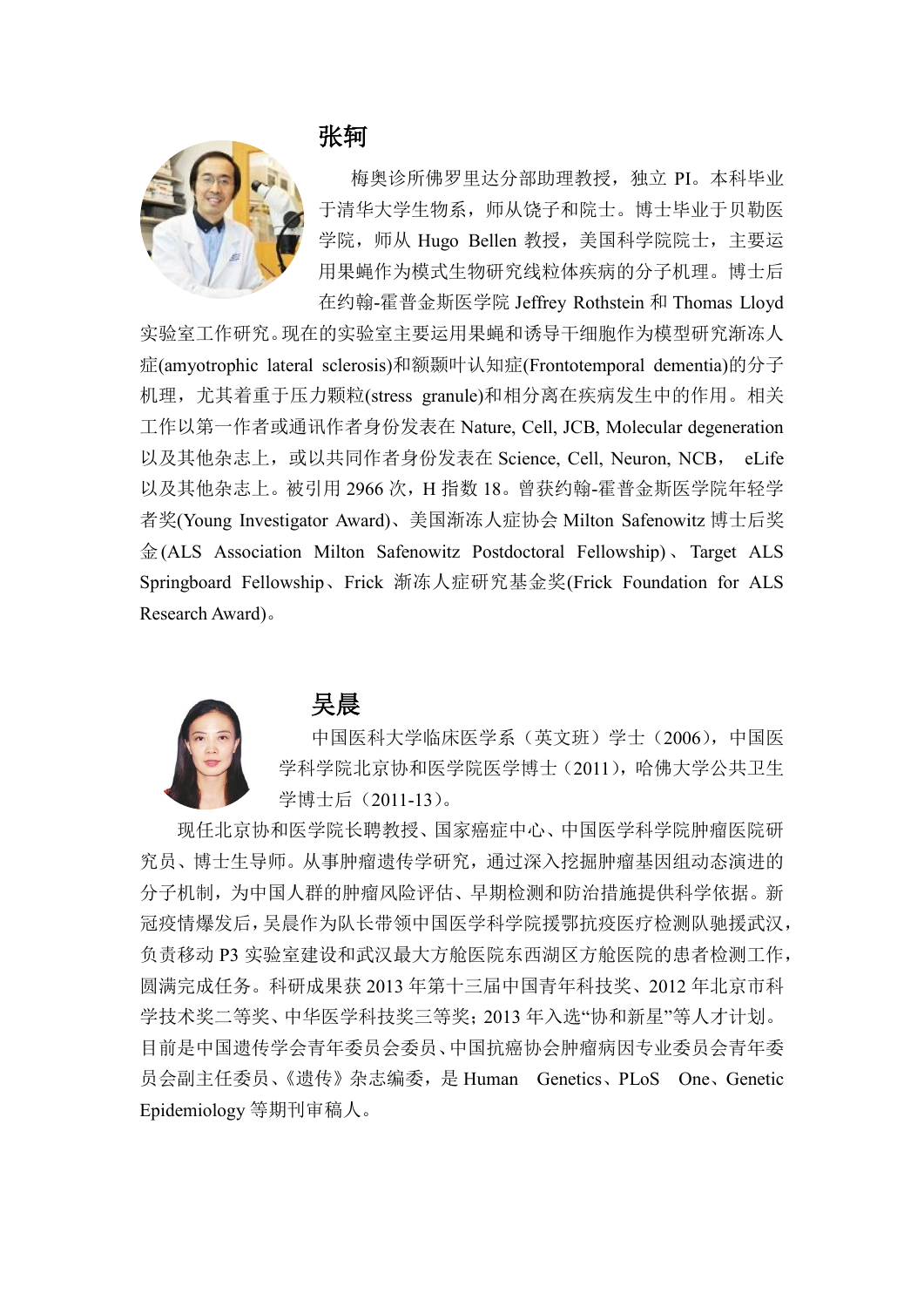

## 秦樾

浙江中医药大学医学士(1982), 纽约大学环境医学博士 (1994)、耶鲁大学病理学博士后(1998)。布朗大学病理系和 外科系助理教授、副教授(2012)。2010 年第三批中组部"千人 计划",2013 年全职于中科院上海健康研究所。2017-19 年苏州

大学医学部主任。从事 STAT 信号转导通路在免疫细胞分化和胚胎干细胞维干机 理研究,提出乙酰化信号转导学说;发明蛋白抗体芯片技术;发现 LOX 为第三 大类去乙酰化酶。发表论文近 100 篇。NIH 以及 DOD 经费评审人,国自然评审 人,973 首席、国自然重点项目主持人。曾任美国 JBC 编委成员和英国 Cancer Cell Int 主编。

### 二、 会议时间及注册方式

会议时间: 2022 年 6 月 18 日-19 日

会议地址:中国科学院北京基因组研究所(国家生物信息中心) 一层报告厅和腾讯直播

#### 注册方式:

填写报名表,发送邮件至 [juanli@big.ac.cn](mailto:juanli@big.ac.cn), 将注册费汇款 至:

账户名:中国科学院北京基因组研究所(国家生物信息中 心)

帐号: 341559723680

### 开户行:中国银行北京奥运村支行